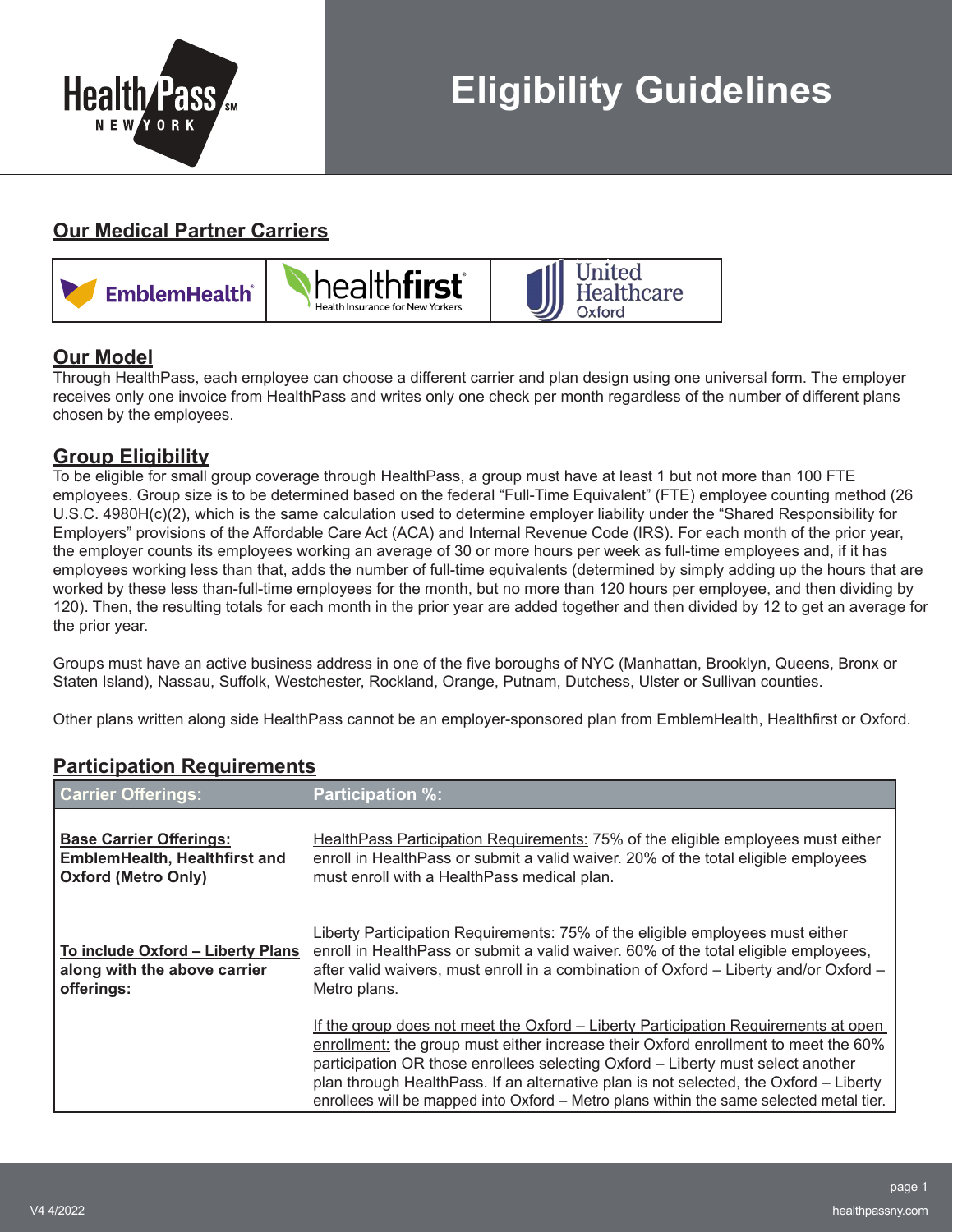Valid Waivers:

- **•** Spousal Coverage
- $\bullet$  Medicare
- $\bullet$  Medicaid
- **•** Veteran's Administration
- Parental Waiver

**•** Employer Sponsored Coverage **•** Individual Coverage

**Invalid Waivers:** 

**•** Exchange Coverage

To count as a valid waiver, an employee who is covered by one of the above plans must indicate their desire to waive in the HealthPass Online Portal (HOP) or complete a HealthPass Waiver Form with the required information.

| <b>Carrier Specific Out-of-Area Requirements</b> |                                                                                                                                                                                                                                                                                                                                                                                                                             |  |
|--------------------------------------------------|-----------------------------------------------------------------------------------------------------------------------------------------------------------------------------------------------------------------------------------------------------------------------------------------------------------------------------------------------------------------------------------------------------------------------------|--|
| <b>EmblemHealth</b>                              | <b>Bridge Plans</b> - Employees can reside in any of the 50 US states. Bridge Program<br>includes: Prime, GHI National, Connecticare, QualCare and First Health networks.<br><b>Prime Plans - Employees must live/work/reside in NY, NJ and CT.</b><br>Select Care - Employees must live/work/reside in NY.<br>Millennium Plans - Employees must live/work/reside in the five boroughs, Nassau,<br>Suffolk and Westchester. |  |
| <b>Healthfirst</b>                               | <b>Pro Plans</b> - Employees must live/work/reside in the five boroughs, Nassau, Suffolk,<br>Westchester and Rockland.                                                                                                                                                                                                                                                                                                      |  |
| Oxford                                           | <b>Metro</b> - Employees must live/work in NY and NJ.<br>Liberty non-gated - Employees can live anywhere in the continental US.<br>Liberty gated (G) - Employes must live in NY, NJ and CT. These members have<br>access to Choice Plus when they travel or have children attending college outside<br>of the Oxford service area (NY/NJ/CT).                                                                               |  |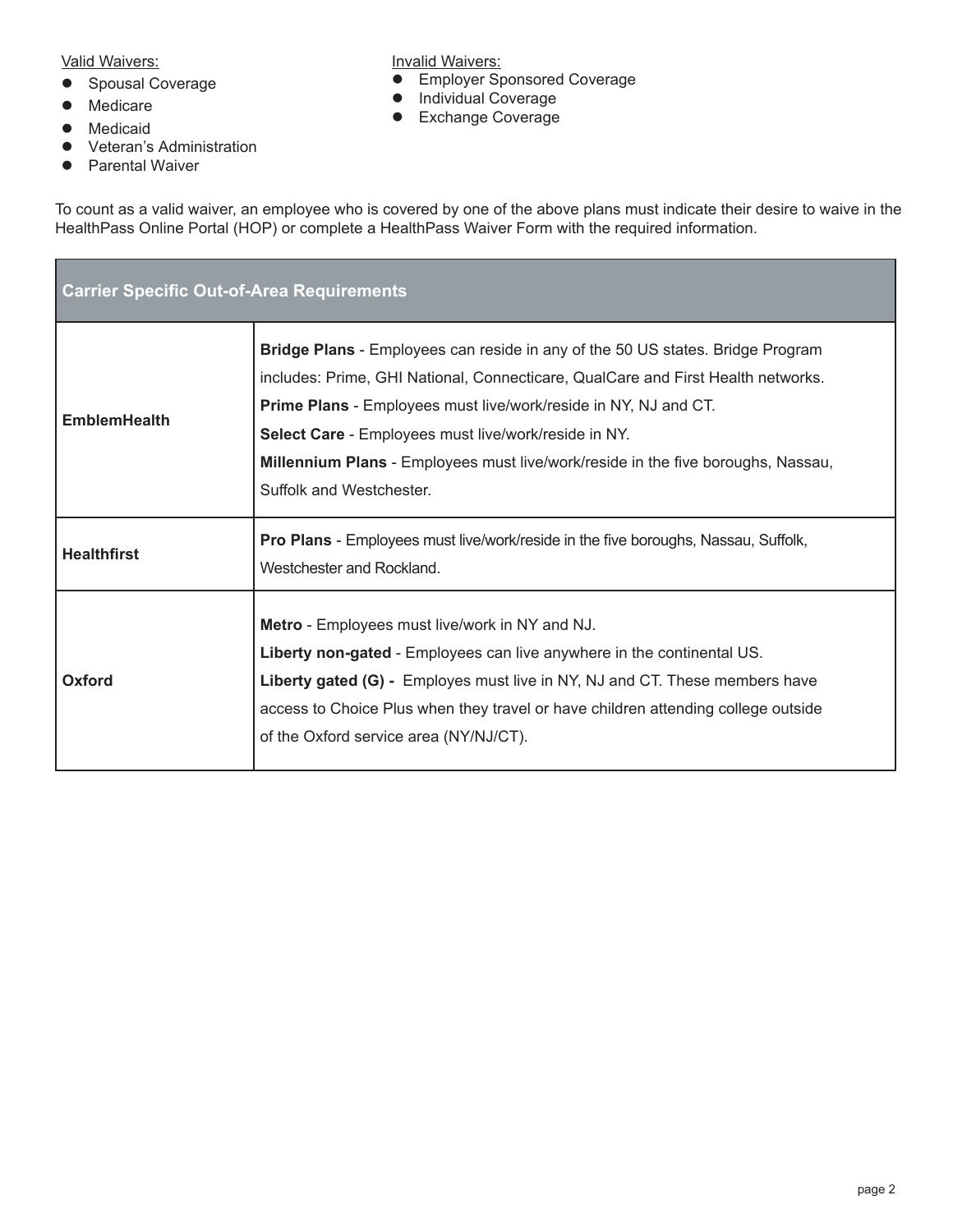## **Tax Documents**

| <b>Organization Type</b>          | <b>Eligibility Requirements</b>                                                           |
|-----------------------------------|-------------------------------------------------------------------------------------------|
| <b>Sole Proprietorships &amp;</b> | Requires at least one common law employee who is not a spouse or relative with ownership. |
| <b>Partnerships</b>               | The common law employee must enroll in medical coverage.                                  |
| LLCs, S and C                     | Do not require a common law employee(s) so long as the corporation has at least two       |
| Corporations*                     | owners who are not married to each other.                                                 |

To verify groups meet the eligibility requirements for HealthPass coverage, a copy of the most recent NYS-45 Quarterly Wage & Tax Statement(s) to be notated to indicate the employment status for each employee. These notations are: FT (full-time), PT (part-time), U (union), T (termed), S (seasonal). Renewing groups selected for mandatory audit - please refer to your HealthPass Renewal Kit for additional submission/notation requirements.

If the group has employees or owners that are not listed on the NYS-45, please refer to the chart below for acceptable documents.

| <b>Organization Type</b>                             | <b>Documentation</b>                                                                                                                                |  |
|------------------------------------------------------|-----------------------------------------------------------------------------------------------------------------------------------------------------|--|
| <b>Standard</b>                                      | <b>NYS-45</b>                                                                                                                                       |  |
| C-Corporation*                                       | IRS Form 1120 (pages 1-2) and IRS Form 1125-E or IRS Schedule G (for owners)                                                                        |  |
| <b>Partnership/LLP</b>                               | IRS Schedule K1 (Form 1065) totaling 100% ownership                                                                                                 |  |
| S-Corporation*                                       | IRS Schedule K1 (Form 1120S) totaling 100% ownership                                                                                                |  |
| Sole Proprietorship*                                 | IRS Schedule C (Form 1040) or IRS Schedule F                                                                                                        |  |
| Non-Profit and/or<br><b>Church</b>                   | Most recent Quarterly Federal Tax Returns (IRS Form 941) and current 2 week payroll report                                                          |  |
| <b>Commonly Owned</b>                                | Form 851 if consolidated filing. Letter from the employer attesting to affiliated groups if not<br>filed together (in addition to NYS-45s)          |  |
| <b>Limited Liability</b><br>Company*                 | IRS Schedule C (Form 1040) or Schedule K-1 totaling 100% ownership                                                                                  |  |
| <b>New Organization</b>                              | Articles of Incorporation or Articles of Formation and IRS Form SS-4<br>(tax ID filing receipt) and most recent 2 week payroll report for employees |  |
| <b>New Hires</b>                                     | Most recent 2 week payroll report                                                                                                                   |  |
| <b>COBRA/State</b><br><b>Continuation Subscriber</b> | Most recent NYS-45 Form on which employee(s) appear                                                                                                 |  |
| 1099 Employees                                       | Common Law Employee Attestation Form, written contract or agreement, 12 weeks of<br>payment documentation and IRS Form SS-8 (if applicable).        |  |

\*If only one enrollee, ownership documents are required.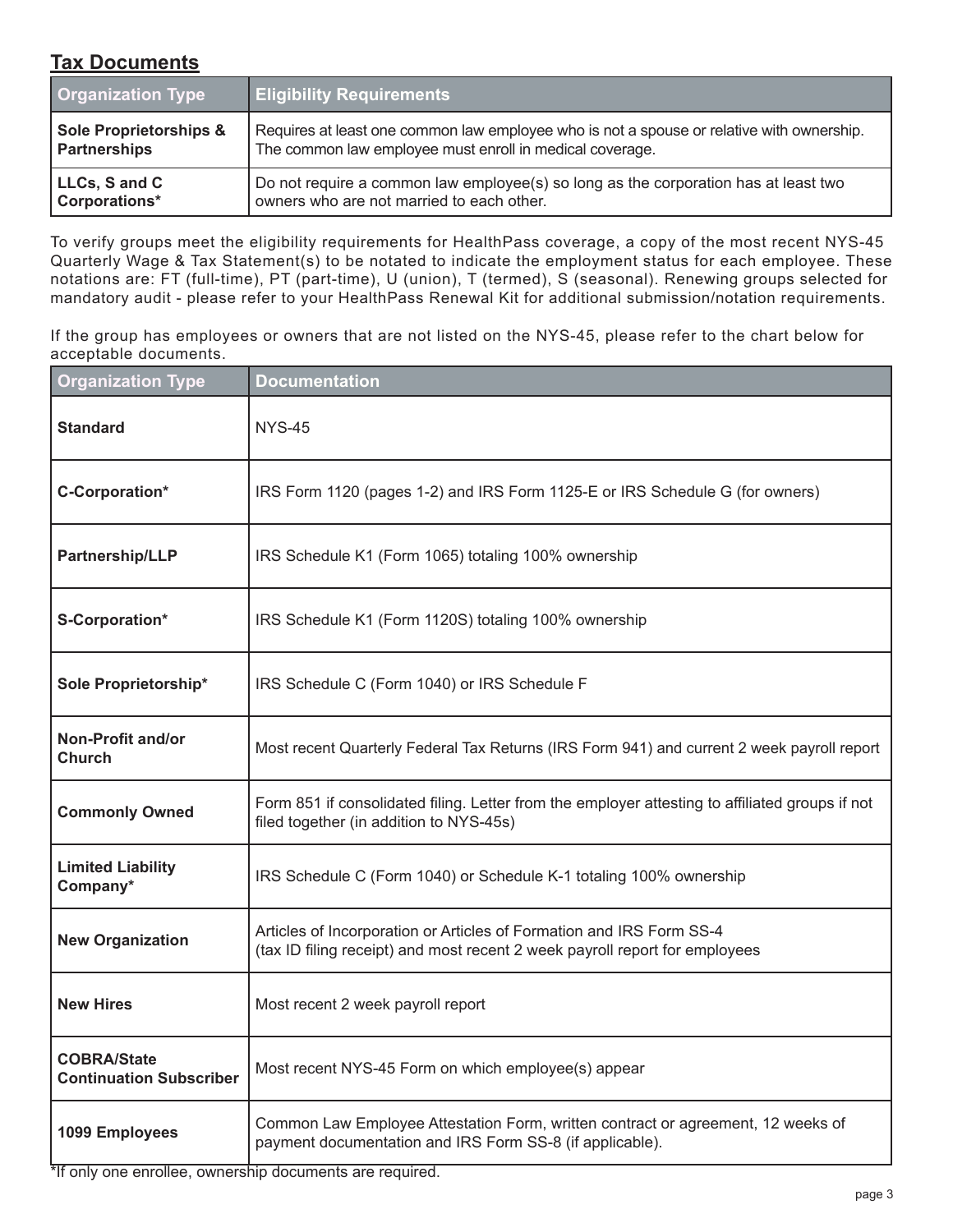## **Effective Date**

Groups are eligible for coverage beginning the 1<sup>st</sup> of the month.

### **Employee Hours**

Full-time employees must work a minimum of 20 hours per week. During open enrollment, the employer may choose to raise the minimum standard anywhere to a maximum of 40 hours per week but must remain consistent for all employees.

## **Waiting Period**

An employee must meet the waiting period defined by the group to be eligible. Groups may elect a 0, 1 month or 2 month waiting period (from the date of hire) and must remain consistent for all employees. New hires will become effective on the 1<sup>st</sup> of the month following the completion of the waiting period. Employees must enroll within one month from the effective date. Employers may change the waiting period **only** at renewal.

### **Member Eligibility**

#### **Dependents**

Eligible dependents are defined as a legally married spouse, domestic partner or legally dependent child. HealthPass offers medical coverage to eligible dependent children to age 26 under the plan of their parent or guardian, which terminates at the end of month [EOM] in which they turn 26.

The dependent child may extend coverage through age 29 via the Young Adult Option and is required to maintain the same plan as the parent or guardian, which will terminate at the EOM in which they turn 30. The Young Adult Option will be billed directly to the dependent at the full Employee only monthly rate.

#### Domestic Partners

A domestic partnership is defined as two people who are 18 years or older and who live together and have been living together on a continuous basis for at least six months. The domestic partnership must involve a close and committed personal relationship. Neither you nor your domestic partner may be married or related by blood in a manner that would bar marriage in New York State.

- **Required proof for Domestic Partner Coverage:**  The HealthPass Declaration of Cohabitation and Financial Interdependence form must be completed if enrolling a domestic partner due to a qualifying event.
- **Domestic Partners are not eligible for COBRA or State Continuation of Coverage**
- **•** Dependents of Domestic Partners may enroll only if Domestic Partners enroll
- Rates for Domestic Partners will be the same rates for Employee/Spouse or Family

#### Change of Residence

Sometimes an employee may be outside of the HealthPass carrier coverage area due to a change of residence. The employee may apply to choose a different carrier through HealthPass, effective the 1<sup>st</sup> of the month following with the approval of HealthPass. Employees may be required to provide satisfactory proof of the residential change.

#### Rehires

Employees rehired within 12 months are eligible to enroll on the 1<sup>st</sup> of the month following the date of rehire provided the group treats all rehires consistently.

#### Part-time to Full-time Status

• A change from part-time to full-time status is considered a qualifying event. Employees are eligible to enroll on the  $1<sup>st</sup>$  of the month following the change. The new hire waiting period is not enforced.

#### Medicare

Medicare recipients are eligible so long as they meet the minimum hourly requirement. Medicare primary rates are not available.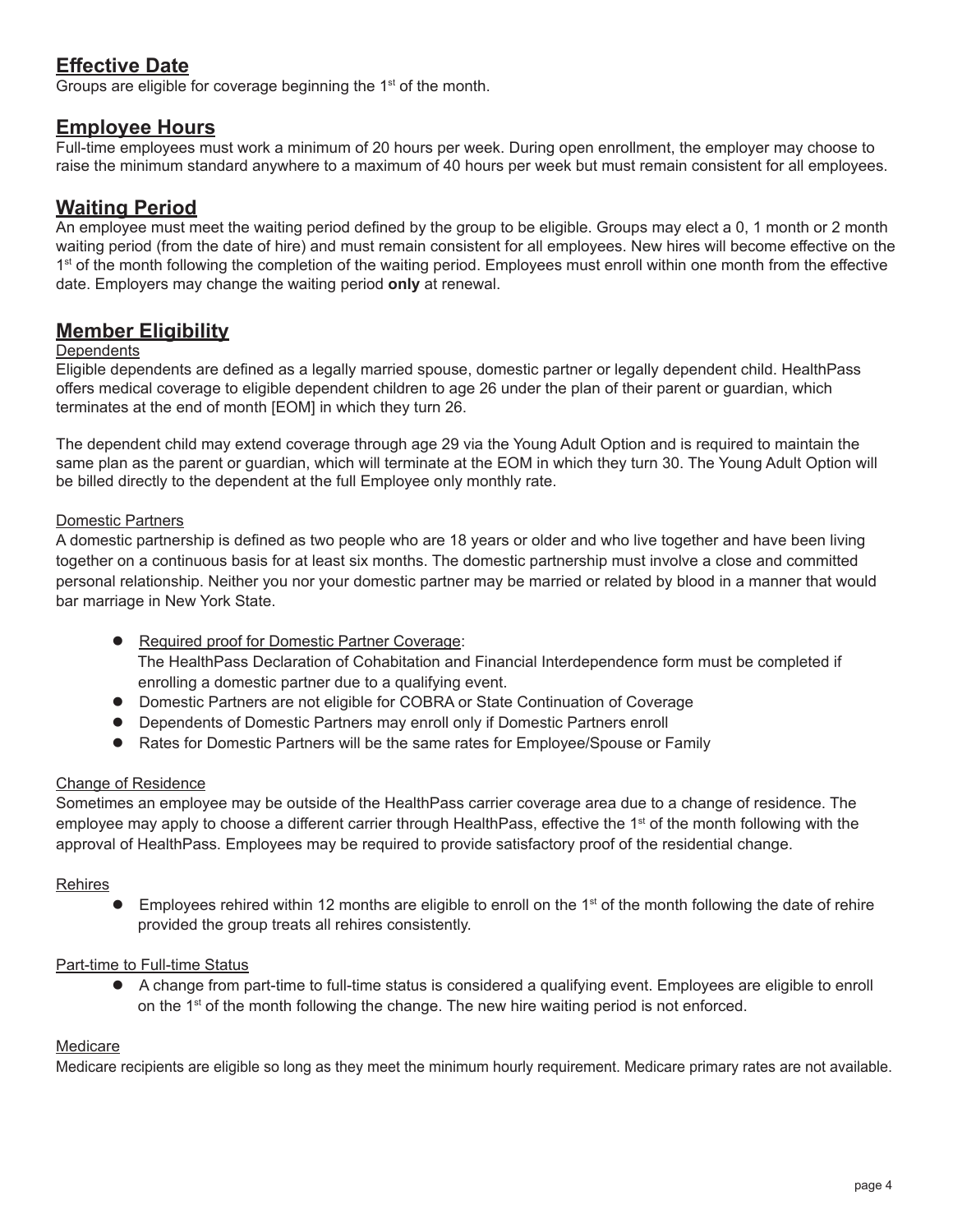#### Special Circumstances - Change in Family Status

If there is a change in family status for an employee (marriage, birth, adoption, placement for adoption, etc.) any and all of the following members may be allowed to enroll or change their plan options:

- 
- $\bullet$  Dependent child(ren)
- Employee **lack and Employee's spouse/domestic partner**

**Note:** Even if the newly acquired spouse/child does not enroll, other members of the family, including the employee, may enroll or change plans. For example - An employee not enrolled gets married, causing a change in family status - the employee can enroll on the plan with or without the new spouse. Additionally, these events do not supersede any new hire waiting period.

#### Ineligible Employees

The following are ineligible for coverage:

- 
- Employees working outside the US Retirees
- **•** Domestics **•** Interns and temporary personnel
	-

#### Seasonal Workers

- Are eligible for coverage if they work the required number of hours/week for a minimum of 6 months per year.
- **•** Seasonal workers are taken into account in determining the number of full-time employees. However, if an employer's workforce exceeds 100 full-time employees (including full-time equivalents) for 120 days or fewer during a calendar year, and the employees in excess of 100 who were employed during that period of no more than 120 days were seasonal workers, the employer is not considered an applicable large employer.

### **Group and Enrollee Submission Deadlines**

Timely submission ensures an enrollee will be in the carrier system and active by the 1<sup>st</sup> of the month effective date. Late submission will subject enrollees to a delay of 10-12 business days after receipt of all outstanding information and/or documents. All forms must be entered in the HealthPass Online Portal (HOP) by the General Agent of Record if they are not processed by the Broker.

- **Timely New, Existing and Renewing Groups must be processed and approved by the 20<sup>th</sup> of the month prior.**
- Qualifying Events must be processed within 30 days of the requested effective date. Other than birth or adoption, all coverage effective dates are the  $1<sup>st</sup>$  of the month following the qualifying event.
- **Termination** must be processed within 30 days of the requested effective date. Termination dates must be the last day of the month in which the termination occurred.

### **Payment Submission & Collections**

Payment must be submitted with the initial form. Invoices are generated on the  $10<sup>th</sup>$  of the month prior to the due date. Should HealthPass not be in receipt of the payment by the end of the month of the date due, the employer group will be terminated from coverage. Your group may request reinstatement from the  $5<sup>th</sup>$  - 8<sup>th</sup> subject to carrier approval and a \$250 reinstatement fee. HealthPass can only allow one reinstatement per 12 months.

### **Renewal**

In the months leading up to your renewal, a customized renewal kit containing important information about your group's current and renewal policy options will be generated. The renewal kit will be posted to your online account 3 months prior to your renewal date and mailed to the attention of your primary user or billing contact 2 months prior to your renewal date.

Your HealthPass policy will be automatically renewed, however, if you are selected to recertify your eligibility or wish to make changes, you will be required to submit documentation in order to renew your policy. Groups that are selected to recertify at renewal will receive a notice 3 months prior to the renewal date. Please refer to the recertification notice and renewal kit for instructions.

### **Terminating Group**

If you wish to terminate your group policy, please send your request in writing on company letterhead signed by an authorized company representative within 30 days of your termination date. A termination date can be the last day of any given month.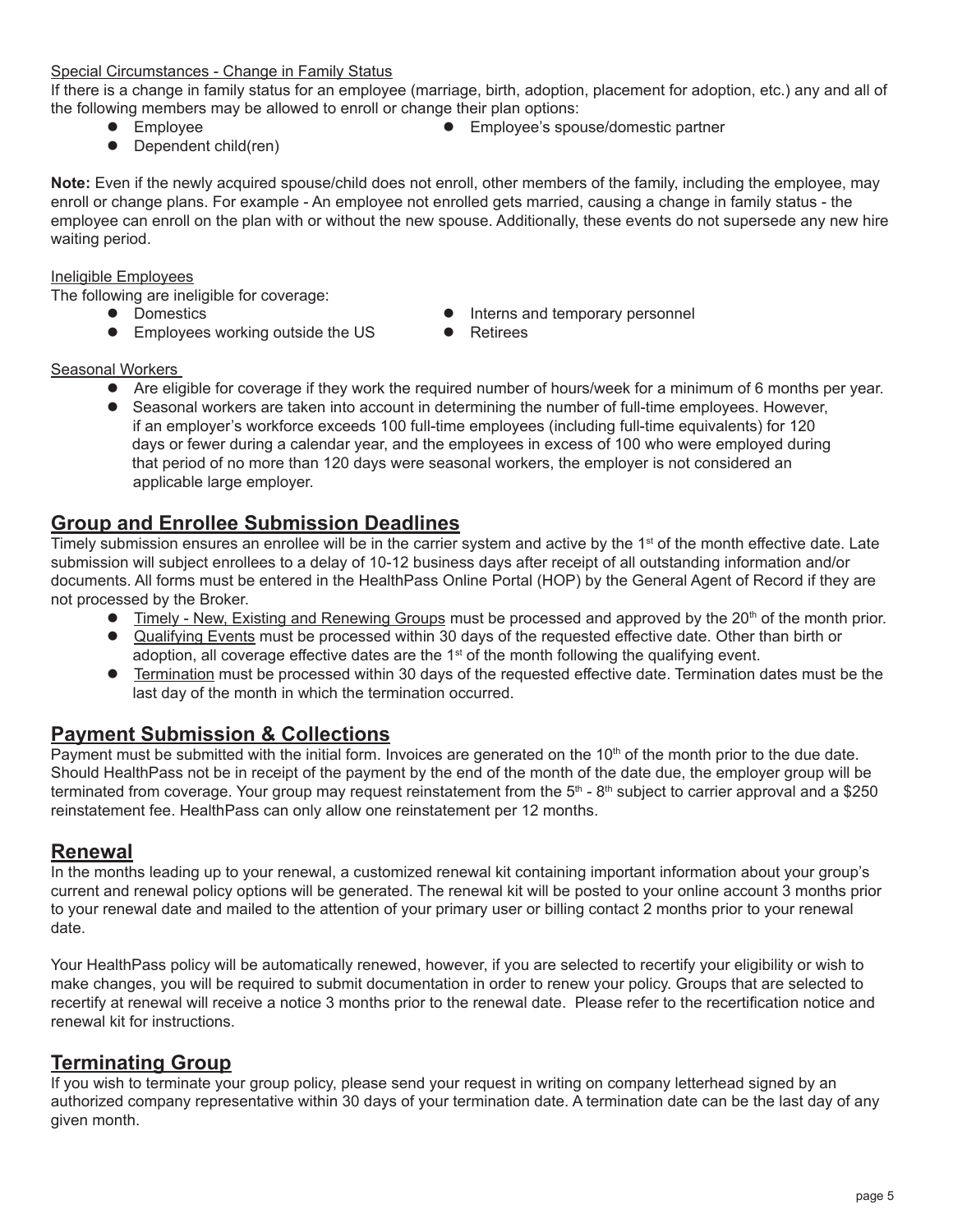# **Our Ancillary Partner Carriers**



# **Guardian Dental**

|                                               | <b>DHMO Options: Managed DentalGuard or</b><br><b>Managed DentalGuard Plus</b>                                                                                                                                                                                                                      | <b>Dual Options DHMO/PPO:</b><br><b>DentalGuard Preferred PPO MAC or DentalGuard</b><br><b>Preferred PPO Plus MAC</b>                                                                                                                                                                                                                                                                                                      |  |
|-----------------------------------------------|-----------------------------------------------------------------------------------------------------------------------------------------------------------------------------------------------------------------------------------------------------------------------------------------------------|----------------------------------------------------------------------------------------------------------------------------------------------------------------------------------------------------------------------------------------------------------------------------------------------------------------------------------------------------------------------------------------------------------------------------|--|
| <b>Dental Plans</b>                           | Dental coverage can only be elected by a group enrolling in HealthPass medical coverage. Groups<br>enrolling in dental must begin their dental coverage on the 1 <sup>st</sup> of the month. Dependent dental<br>coverage terminates at age 26 EOM.                                                 |                                                                                                                                                                                                                                                                                                                                                                                                                            |  |
| <b>Enrolling</b><br><b>Employees</b>          | Dental coverage is voluntary. There are no<br>participation requirements. When choosing<br>the dental tier type (i.e. employee, employee/<br>spouse, employee/child(ren), family), an<br>employee can choose a tier type that differs<br>from his/her medical coverage.                             | With the Dual Option dental program, 75% of<br>eligible employees, excluding dental waivers,<br>must enroll. Employees who waive due to dental<br>coverage elsewhere will not be counted toward<br>the eligible number of employees. When choosing<br>the dental tier type (i.e. employee, employee/<br>spouse, employee/child(ren), family), an employee<br>can choose a tier type that differs from medical<br>coverage. |  |
| <b>Waiving</b><br><b>Employee</b><br>Coverage | When waiving dental coverage, even if<br>medical coverage has been waived, an<br>employee must indicate via the Enrollment/<br>Change Form that they are waiving dental<br>coverage as well. Eligible employees who<br>waive medical coverage may still elect to<br>participate in the dental plan. | Employees who waive due to dental coverage<br>elsewhere will not be counted toward the eligible<br>number of employees. When waiving dental<br>coverage, even if medical coverage has been<br>waived, an employee must indicate via the<br>Enrollment/Change Form that they are waiving<br>dental coverage as well. Eligible employees who<br>waive medical coverage may still elect to participate<br>in the dental plan. |  |

# **Guardian Vision**

| <b>Group Enrollment</b>                     | Vision coverage will be effective the 1 <sup>st</sup> of the month. Note that if you choose not to offer<br>Vision at this time, current and future employees will be unable to enroll until your next open<br>enrollment. Dependent vision coverage terminates at age 26 EOM. |
|---------------------------------------------|--------------------------------------------------------------------------------------------------------------------------------------------------------------------------------------------------------------------------------------------------------------------------------|
| <b>Enrolling Employees</b>                  | 20% of the eligible employees, excluding vision waivers, must enroll.                                                                                                                                                                                                          |
| <b>Waiving Employees</b><br><b>Coverage</b> | Eligible employees who waive medical coverage, either because they are enrolled with<br>another medical coverage or do not wish to have coverage, may still elect to participate in<br>the Guardian VisionGuard plan.                                                          |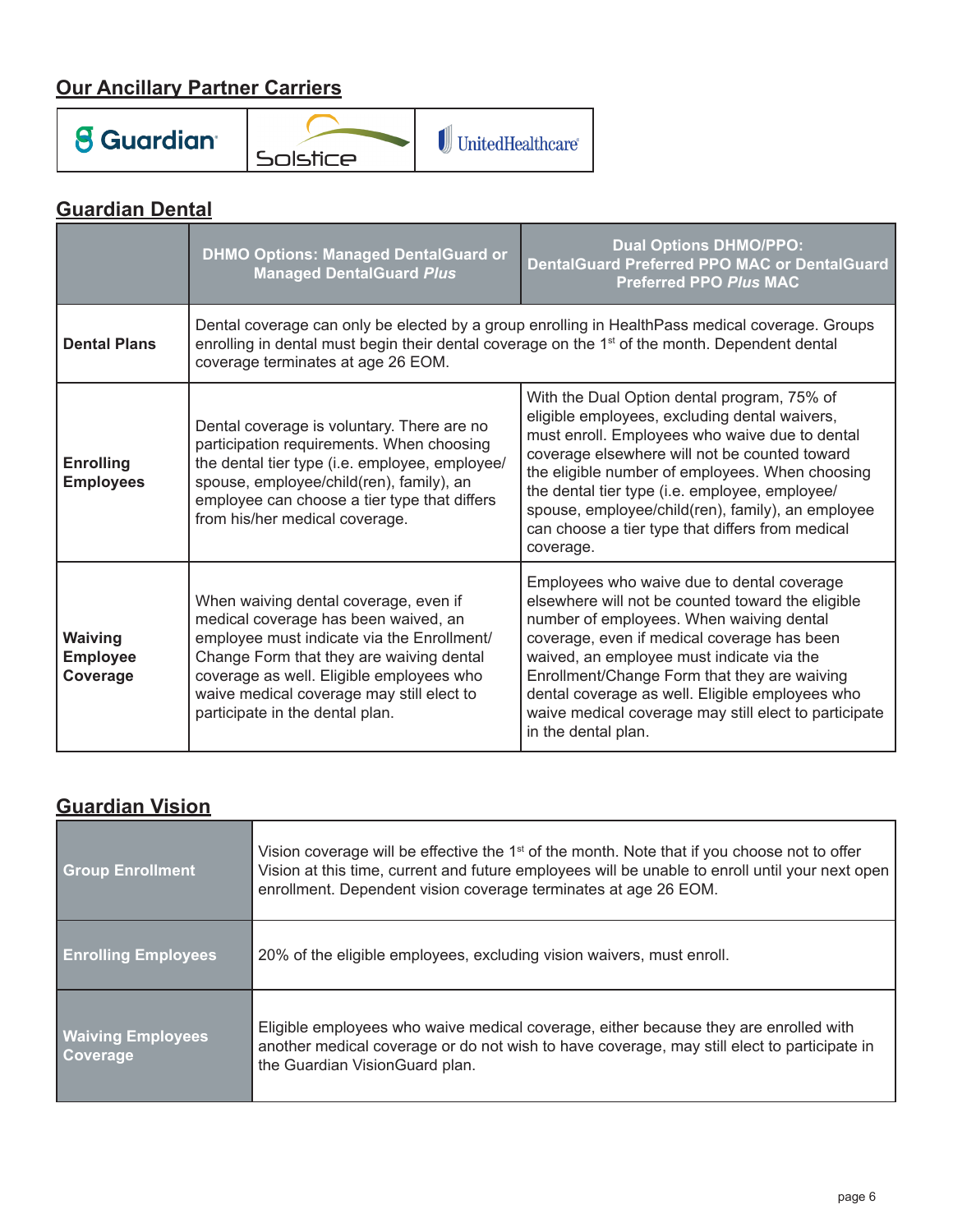# **Guardian Life/AD&D/LTD**

| <b>Group Enrollment</b>                     | EverGuard, EverGuard Plus or EverGuard Dual Option coverage can only be elected by a<br>group enrolling in HealthPass medical coverage. Groups enrolling in these products must<br>begin their EverGuard coverage on the 1 <sup>st</sup> of the month. The employer must choose on a<br>group level whether to offer EverGuard, EverGuard Plus or EverGuard Dual Option.                                                                    |  |
|---------------------------------------------|---------------------------------------------------------------------------------------------------------------------------------------------------------------------------------------------------------------------------------------------------------------------------------------------------------------------------------------------------------------------------------------------------------------------------------------------|--|
| <b>Enrolling Employees</b>                  | EverGuard coverage is voluntary. There is no participation and no medical underwriting<br>at initial enrollment. The monthly premium is based on age brackets (18-39, 40-54, 55+).<br>This plan allows for late enrollment throughout the year if an employee waived at initial<br>enrollment. Late enrollment forms are available at healthpassny.com. The employee may<br>elect only the EverGuard coverage type offered by the Employer. |  |
| <b>Waiving Employees</b><br><b>Coverage</b> | Eligible employees who waive medical coverage, either because they are enrolled with<br>another coverage or do not wish to have coverage, may still elect to participate in the<br>EverGuard plan.                                                                                                                                                                                                                                          |  |

# **Guardian Accident**

| <b>Group Enrollment</b>              | AccidentGuard Adv coverage will be effective the 1 <sup>st</sup> of the month. Note that if you choose<br>not to offer Accident at this time, current and future employees will be unable to enroll until<br>your next open enrollment. Dependent coverage terminates at age 26 EOM.                                                                                                                         |  |
|--------------------------------------|--------------------------------------------------------------------------------------------------------------------------------------------------------------------------------------------------------------------------------------------------------------------------------------------------------------------------------------------------------------------------------------------------------------|--|
| <b>Enrolling Employees</b>           | AccidentGuard Adv coverage is voluntary meaning there are no participation requirements.<br>To enroll, comprehensive hospital, surgical and medical insurance is required on the effective<br>date of the application for all enrollees. The plans allow for late enrollment throughout the<br>year if an employee waived at initial enrollment. Late enrollment forms are available at<br>healthpassny.com. |  |
| <b>Waiving Employees</b><br>Coverage | Eligible employees who waive medical coverage, because they are enrolled with another<br>medical coverage, may still elect to participate in the AccidentGuard Adv plan.                                                                                                                                                                                                                                     |  |

# **Solstice Dental**

|                                      | <b>EPO Options</b>                                                                                                                                                                                                                                                                        | <b>PPO Options</b> |  |
|--------------------------------------|-------------------------------------------------------------------------------------------------------------------------------------------------------------------------------------------------------------------------------------------------------------------------------------------|--------------------|--|
| <b>Dental Plans</b>                  | Dental coverage can only be elected by a group enrolling in Health Pass medical coverage.<br>Groups enrolling in dental must begin their dental coverage on the 1 <sup>st</sup> of the month.<br>Dependent dental coverage terminates at age 30 EOY.                                      |                    |  |
| <b>Enrolling Employees</b>           | Dental coverage is voluntary. There are no participation requirements. When choosing the<br>dental tier type (i.e. employee, employee/spouse, employee/child(ren), family), an employee<br>can choose a tier type that differs from his/her medical coverage.                             |                    |  |
| <b>Waiving Employees</b><br>Coverage | When waiving dental coverage, even if medical coverage has been waived, an employee<br>must indicate via the Enrollment/Change Form that they are waiving dental coverage as well.<br>Eligible employees who waive medical coverage may still elect to participate in the dental<br>plan. |                    |  |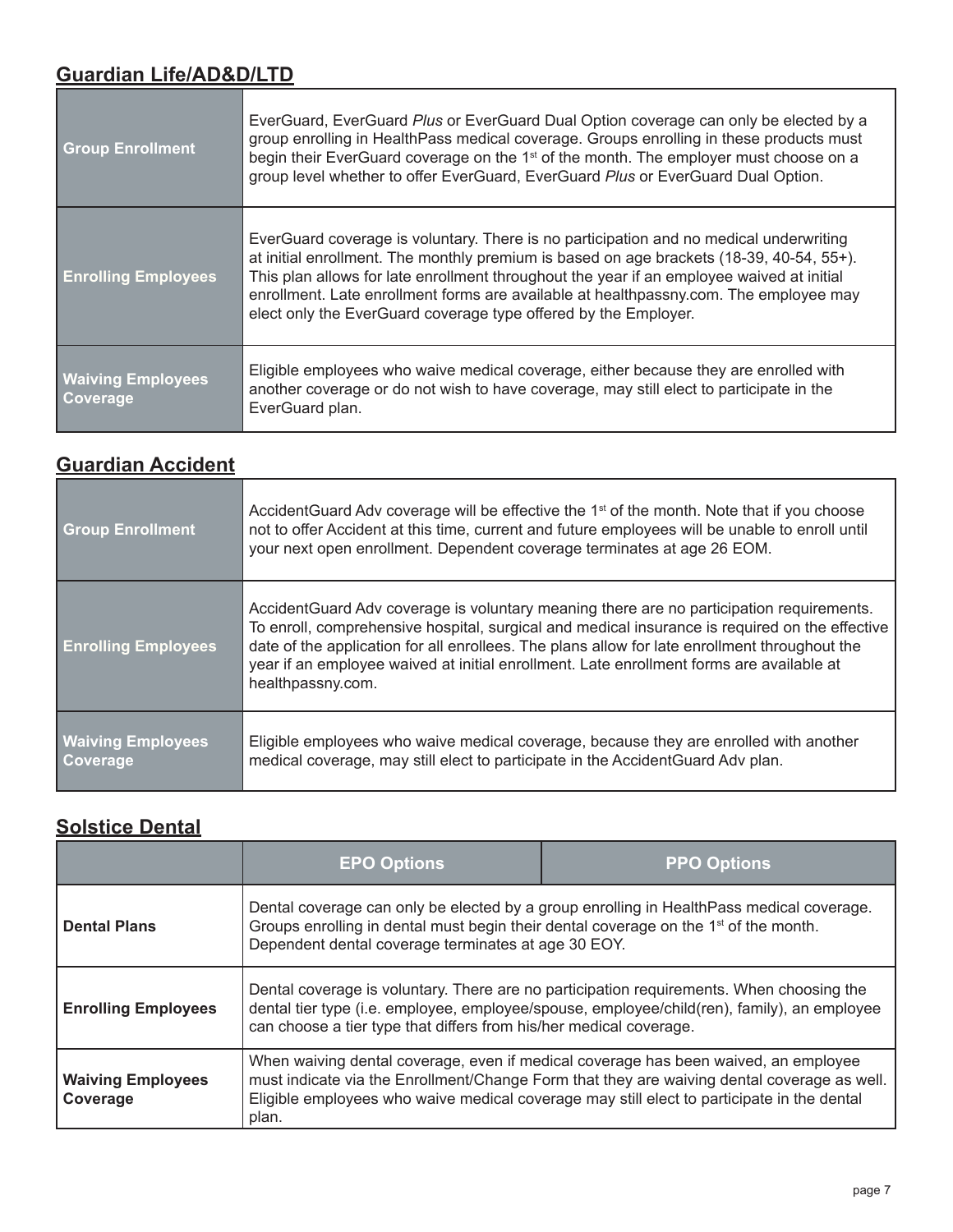# **Solstice Vision**

| <b>Group Enrollment</b>              | Vision coverage will be effective the 1 <sup>st</sup> of the month. Note if you choose not to offer Vision at<br>this time, current and future employees will be unable to enroll until your next open enrollment.<br>Dependent vision coverage terminates at age 30 EOY. |  |
|--------------------------------------|---------------------------------------------------------------------------------------------------------------------------------------------------------------------------------------------------------------------------------------------------------------------------|--|
| <b>Enrolling Employees</b>           | Vision coverage is voluntary and there are no participation requirements.                                                                                                                                                                                                 |  |
| <b>Waiving Employees</b><br>Coverage | Eligible employees who waive medical coverage, either because they are enrolled with another<br>medical coverage or do not wish to have coverage, may still elect to participate in the Solstice<br>Vision PPO plan.                                                      |  |

# **UnitedHealthcare Dental**

|                                      | Package:<br>UnitedHealthcare Select<br><b>Managed Care</b>                                                                                                                                                                                                                                                                                           | <b>Combo Package:</b><br>UnitedHealthcare Select Managed<br>Care, UnitedHealthcare Low PPO<br>MAC and UnitedHealthcare High<br>PPO MAC | <b>Combo Package:</b><br>UnitedHealthcare INO 100/50/50 and<br>UnitedHealthcare High PPO MAC |
|--------------------------------------|------------------------------------------------------------------------------------------------------------------------------------------------------------------------------------------------------------------------------------------------------------------------------------------------------------------------------------------------------|----------------------------------------------------------------------------------------------------------------------------------------|----------------------------------------------------------------------------------------------|
| <b>Dental Plans</b>                  | Dental coverage can only be elected by a group enrolling in HealthPass medical coverage.<br>Groups enrolling in dental must begin their dental coverage on the 1 <sup>st</sup> of the month. Dependent<br>dental coverage terminates at age 26 EOY.                                                                                                  |                                                                                                                                        |                                                                                              |
| <b>Enrolling Employees</b>           | When offering the Select Managed Care plan only, there are no participation requirements.<br>With either combo package, a minimum of 2 employees must enroll. When choosing the dental<br>tier type (i.e. employee, employee/spouse, employee/child(ren), family), an employee can<br>choose a tier type that differs from his/her medical coverage. |                                                                                                                                        |                                                                                              |
| <b>Waiving Employees</b><br>Coverage | When waiving dental coverage, even if medical coverage has been waived, an employee must<br>indicate via the Enrollment/Change Form that they are waiving dental coverage as well. Eligible<br>employees who waive medical coverage may still elect to participate in the dental plan.                                                               |                                                                                                                                        |                                                                                              |

# **UnitedHealthcare Vision**

| <b>Group Enrollment</b>                     | Vision coverage will be effective the 1 <sup>st</sup> of the month. Note if you choose not to offer Vision at<br>this time, current and future employees will be unable to enroll until your next open enrollment.<br>Dependent vision coverage terminates at age 26 EOY. |  |
|---------------------------------------------|---------------------------------------------------------------------------------------------------------------------------------------------------------------------------------------------------------------------------------------------------------------------------|--|
| <b>Enrolling Employees</b>                  | Vision coverage is voluntary and there are no participation requirements.                                                                                                                                                                                                 |  |
| <b>Waiving Employees</b><br><b>Coverage</b> | Eligible employees who waive medical coverage, either because they are enrolled with<br>another medical coverage or do not wish to have coverage, may still elect to participate in the<br>UnitedHealthcare Vision PPO plan.                                              |  |